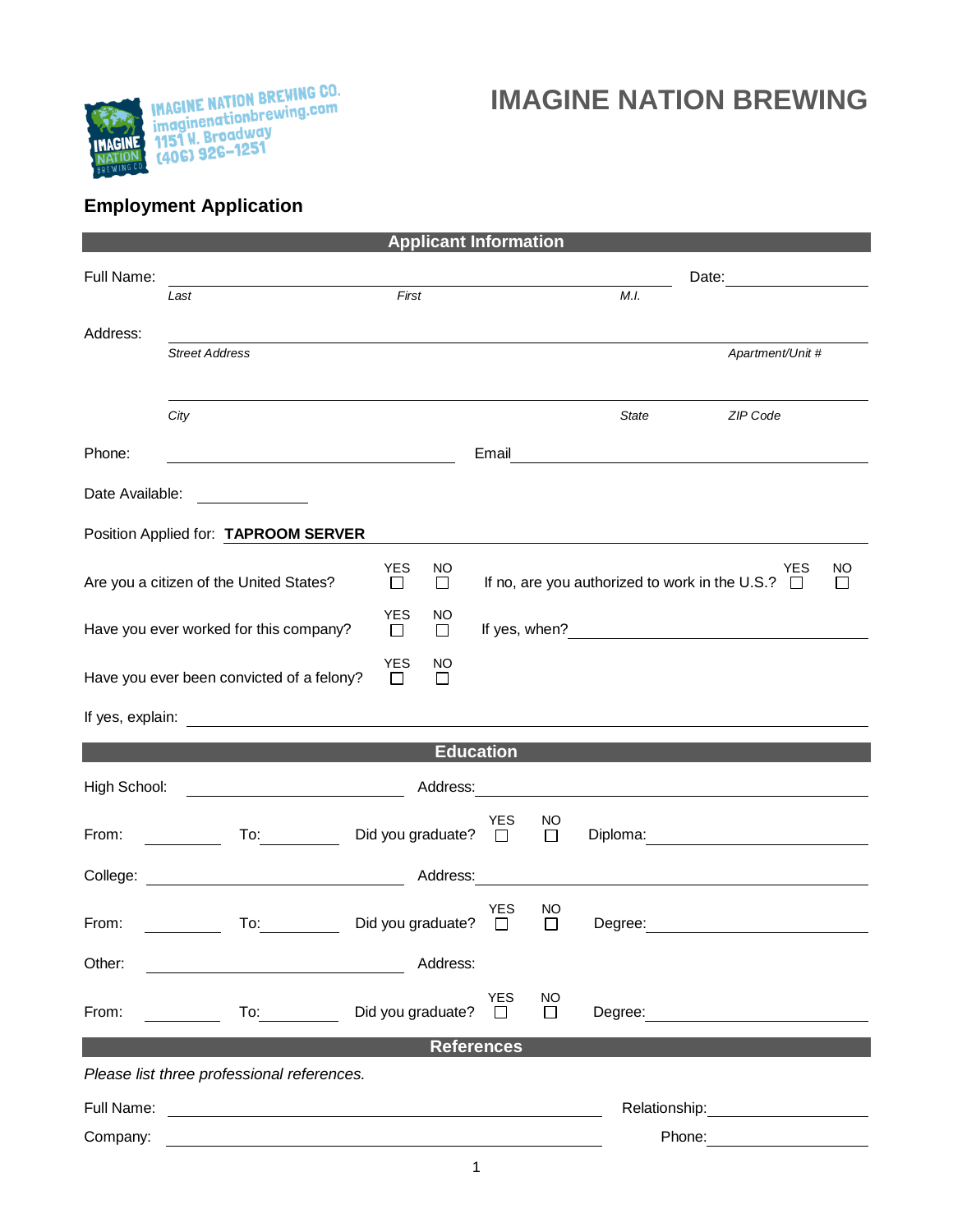| Address:          |                                                                                                                                                                                                                                                                                                                                                                                                                                                                          |                      |                     |                                                |
|-------------------|--------------------------------------------------------------------------------------------------------------------------------------------------------------------------------------------------------------------------------------------------------------------------------------------------------------------------------------------------------------------------------------------------------------------------------------------------------------------------|----------------------|---------------------|------------------------------------------------|
| Full Name:        | <u> 1980 - Andrea Stadt Britain, amerikansk politik (* 1950)</u>                                                                                                                                                                                                                                                                                                                                                                                                         |                      |                     | Relationship: ______________________           |
| Company:          |                                                                                                                                                                                                                                                                                                                                                                                                                                                                          |                      |                     |                                                |
| Address:          |                                                                                                                                                                                                                                                                                                                                                                                                                                                                          |                      |                     |                                                |
| Full Name:        |                                                                                                                                                                                                                                                                                                                                                                                                                                                                          |                      |                     |                                                |
| Company:          | and the control of the control of the control of the control of the control of the control of the control of the                                                                                                                                                                                                                                                                                                                                                         |                      |                     |                                                |
| Address:          |                                                                                                                                                                                                                                                                                                                                                                                                                                                                          |                      |                     |                                                |
|                   | <b>Previous Employment</b>                                                                                                                                                                                                                                                                                                                                                                                                                                               |                      |                     |                                                |
| Company:          | <u> 1989 - Johann Barn, fransk politik (f. 1989)</u>                                                                                                                                                                                                                                                                                                                                                                                                                     |                      |                     |                                                |
| Address:          |                                                                                                                                                                                                                                                                                                                                                                                                                                                                          |                      |                     | Supervisor: _______________________            |
| Job Title:        | <u> 1980 - Johann Barnett, fransk politik (</u>                                                                                                                                                                                                                                                                                                                                                                                                                          | Starting Salary: \$  |                     |                                                |
|                   |                                                                                                                                                                                                                                                                                                                                                                                                                                                                          |                      |                     |                                                |
| From:             | To: the contract of the contract of the contract of the contract of the contract of the contract of the contract of the contract of the contract of the contract of the contract of the contract of the contract of the contra<br>Reason for Leaving:<br><u>Next and the summan manuscript of the summan manuscript of the summan manuscript of the summan manuscript of the summan manuscript of the summan manuscript of the summan manuscript of the summan manus</u> |                      |                     |                                                |
|                   | May we contact your previous supervisor for a reference?                                                                                                                                                                                                                                                                                                                                                                                                                 | <b>YES</b><br>$\Box$ | NO.<br>$\Box$       | If no, please explain below.                   |
|                   |                                                                                                                                                                                                                                                                                                                                                                                                                                                                          |                      |                     |                                                |
| Company:          | <u> 1980 - Jan Samuel Barbara, martin di sebagai personal di sebagai personal di sebagai personal di sebagai per</u>                                                                                                                                                                                                                                                                                                                                                     |                      |                     |                                                |
| Address:          |                                                                                                                                                                                                                                                                                                                                                                                                                                                                          |                      |                     | Supervisor: Victor Communication Communication |
| Job Title:        |                                                                                                                                                                                                                                                                                                                                                                                                                                                                          | Starting Salary: \$  |                     |                                                |
| Responsibilities: | <u> 1980 - Jan Samuel Barbara, martin di</u>                                                                                                                                                                                                                                                                                                                                                                                                                             |                      |                     |                                                |
| From:             | To:                                                                                                                                                                                                                                                                                                                                                                                                                                                                      |                      |                     | Reason for Leaving: <b>Example 2018</b>        |
|                   | May we contact your previous supervisor for a reference?                                                                                                                                                                                                                                                                                                                                                                                                                 | <b>YES</b><br>ΙI     | <b>NO</b><br>□      | If no, please explain below.                   |
|                   |                                                                                                                                                                                                                                                                                                                                                                                                                                                                          |                      |                     |                                                |
| Company:          | <u> 1989 - Johann Stein, fransk politik (d. 1989)</u>                                                                                                                                                                                                                                                                                                                                                                                                                    |                      |                     |                                                |
| Address:          | <u> 1980 - Johann Barn, fransk politik (f. 1980)</u>                                                                                                                                                                                                                                                                                                                                                                                                                     |                      |                     |                                                |
| Job Title:        | Starting Salary: \$                                                                                                                                                                                                                                                                                                                                                                                                                                                      |                      |                     | Ending Salary: \$                              |
|                   |                                                                                                                                                                                                                                                                                                                                                                                                                                                                          |                      |                     |                                                |
| From:             |                                                                                                                                                                                                                                                                                                                                                                                                                                                                          |                      |                     |                                                |
|                   | May we contact your previous supervisor for a reference?                                                                                                                                                                                                                                                                                                                                                                                                                 | <b>YES</b><br>$\Box$ | <b>NO</b><br>$\Box$ | If no, please explain below.                   |